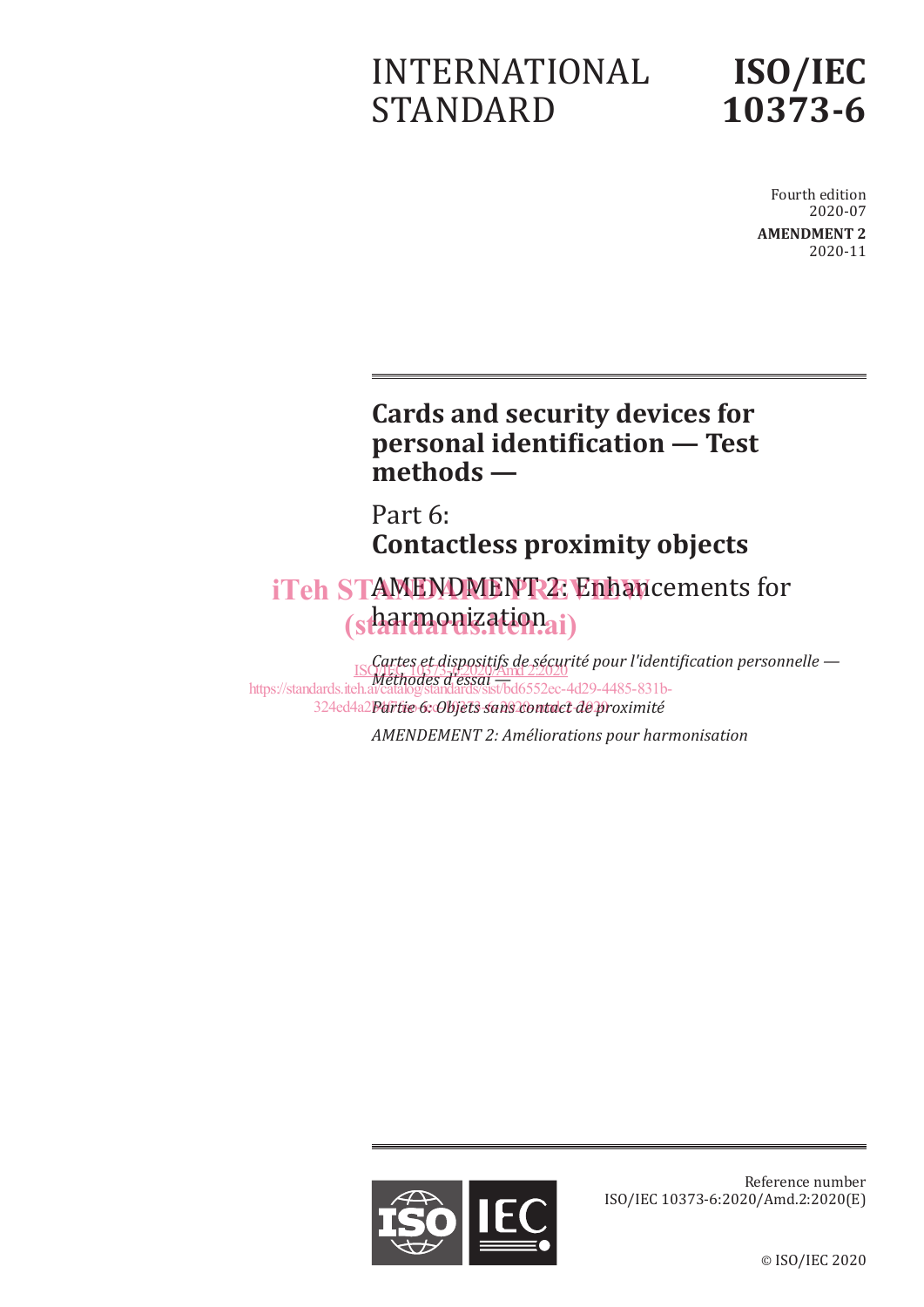## iTeh STANDARD PREVIEW (standards.iteh.ai)

ISO/IEC 10373-6:2020/Amd 2:2020 https://standards.iteh.ai/catalog/standards/sist/bd6552ec-4d29-4485-831b-324ed4a2b4f7/iso-iec-10373-6-2020-amd-2-2020



#### **COPYRIGHT PROTECTED DOCUMENT**

#### © ISO/IEC 2020

All rights reserved. Unless otherwise specified, or required in the context of its implementation, no part of this publication may be reproduced or utilized otherwise in any form or by any means, electronic or mechanical, including photocopying, or posting on the internet or an intranet, without prior written permission. Permission can be requested from either ISO at the address below or ISO's member body in the country of the requester.

ISO copyright office CP 401 • Ch. de Blandonnet 8 CH-1214 Vernier, Geneva Phone: +41 22 749 01 11 Email: copyright@iso.org Website: www.iso.org

Published in Switzerland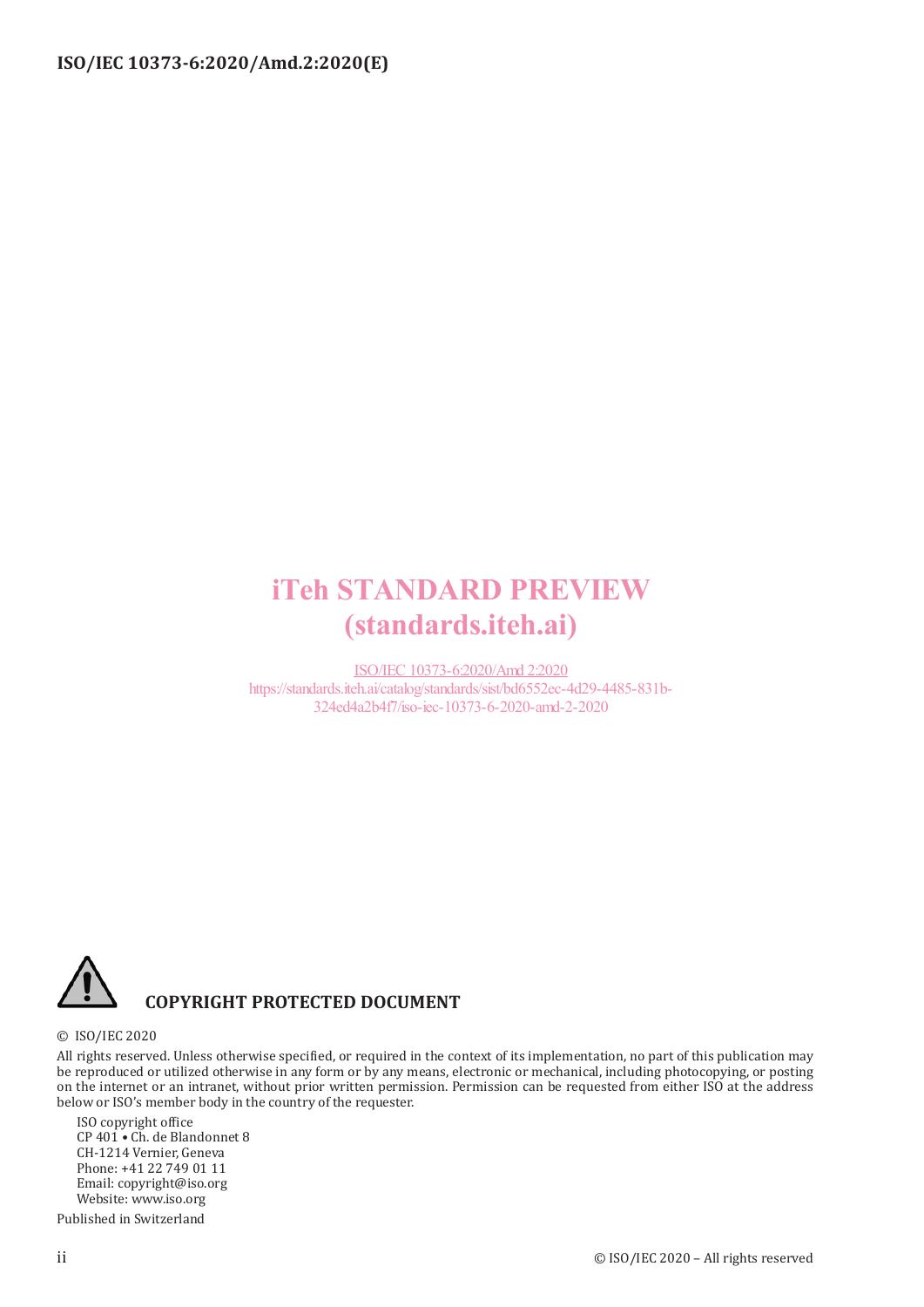### **Foreword**

ISO (the International Organization for Standardization) and IEC (the International Electrotechnical Commission) form the specialized system for worldwide standardization. National bodies that are members of ISO or IEC participate in the development of International Standards through technical committees established by the respective organization to deal with particular fields of technical activity. ISO and IEC technical committees collaborate in fields of mutual interest. Other international organizations, governmental and non-governmental, in liaison with ISO and IEC, also take part in the work.

The procedures used to develop this document and those intended for its further maintenance are described in the ISO/IEC Directives, Part 1. In particular, the different approval criteria needed for the different types of document should be noted. This document was drafted in accordance with the editorial rules of the ISO/IEC Directives, Part 2 (see www.iso.org/directives).

Attention is drawn to the possibility that some of the elements of this document may be the subject of patent rights. ISO and IEC shall not be held responsible for identifying any or all such patent rights. Details of any patent rights identified during the development of the document will be in the Introduction and/or on the ISO list of patent declarations received (see www.iso.org/patents) or the IEC list of patent declarations received (see http://patents.iec.ch).

Any trade name used in this document is information given for the convenience of users and does not constitute an endorsement.

For an explanation of the voluntary nature of standards, the meaning of ISO specific terms and<br>expressions related to conformity assessment, as well as information about ISO's adherence to the expressions related to conformity assessment, as well as information about ISO's adherence to the enpressions related to comormity discussioning to well as information assat loss admorphes to the<br>World Trade Organization (WTO) principles in the Technical Barriers to Trade (TBT) see www.iso.org/ iso/foreword.html.

This document was prepared by Stoffic Technical Committee ISO/IEC JTC 1, *Information technology*, subcommittee SC 17, *Cards and security devices for personal identification*. 1b-324ed4a2b4f7/iso-iec-10373-6-2020-amd-2-2020

A list of all parts in the ISO 10373 series can be found on the ISO website.

Any feedback or questions on this document should be directed to the user's national standards body. A complete listing of these bodies can be found at www.iso.org/members.html.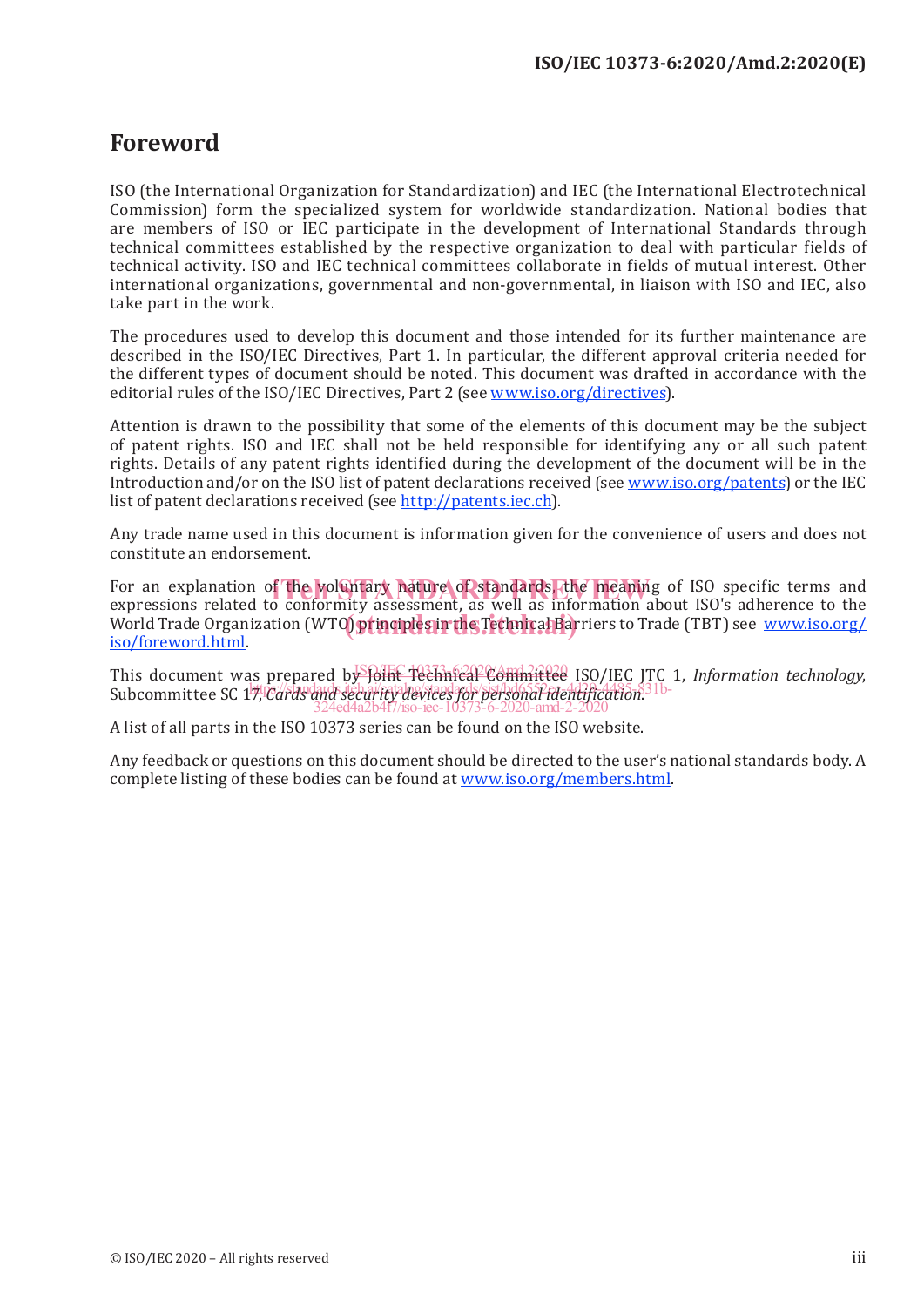## iTeh STANDARD PREVIEW (standards.iteh.ai)

ISO/IEC 10373-6:2020/Amd 2:2020 https://standards.iteh.ai/catalog/standards/sist/bd6552ec-4d29-4485-831b-324ed4a2b4f7/iso-iec-10373-6-2020-amd-2-2020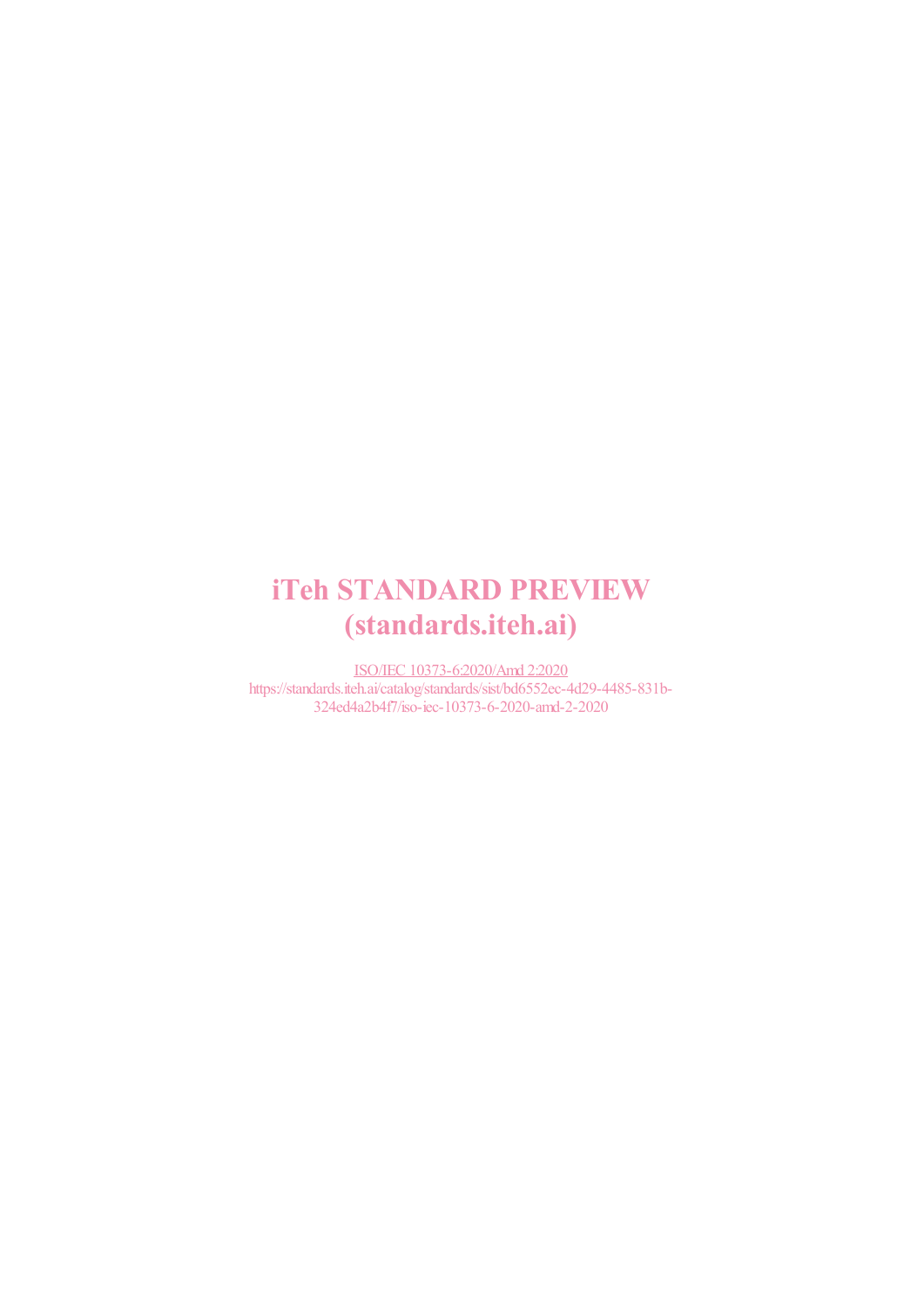### **Cards and security devices for personal identification — Test methods —**

## Part 6: **Contactless proximity objects**

### AMENDMENT 2: Enhancements for harmonization

#### *4.7, Table 3*

"

Add the following row at the end of the table:

**Parameter Description Unit** Type A collision resolution supported Collision resolution for Type A " iTeh STANDARD PREVIEW (standards.iteh.ai)

ISO/IEC 10373-6:2020/Amd 2:2020

*H.2.3.4, Table H.8* https://standards.iteh.ai/catalog/standards/sist/bd6552ec-4d29-4485-831b-324ed4a2b4f7/iso-iec-10373-6-2020-amd-2-2020

Replace the table with the following:

"

| <b>Explanation</b>                         | <b>Test result</b> |
|--------------------------------------------|--------------------|
| Only when the PCD:                         | <b>PASS</b>        |
| starts the bit frame anticollision loop or |                    |
| resets the operating field                 |                    |
| Any other case                             | FAIL               |

"

#### *H.2.4.1*

Add the following sentence at the end of the paragraph:

"Procedure 4 defined in H.2.4.3.4 is only applicable to PCDs supporting Type A collision resolution; and Procedure 5 defined in H.2.4.3.5 is only applicable to PCDs not supporting Type A collision resolution (see Table 3)."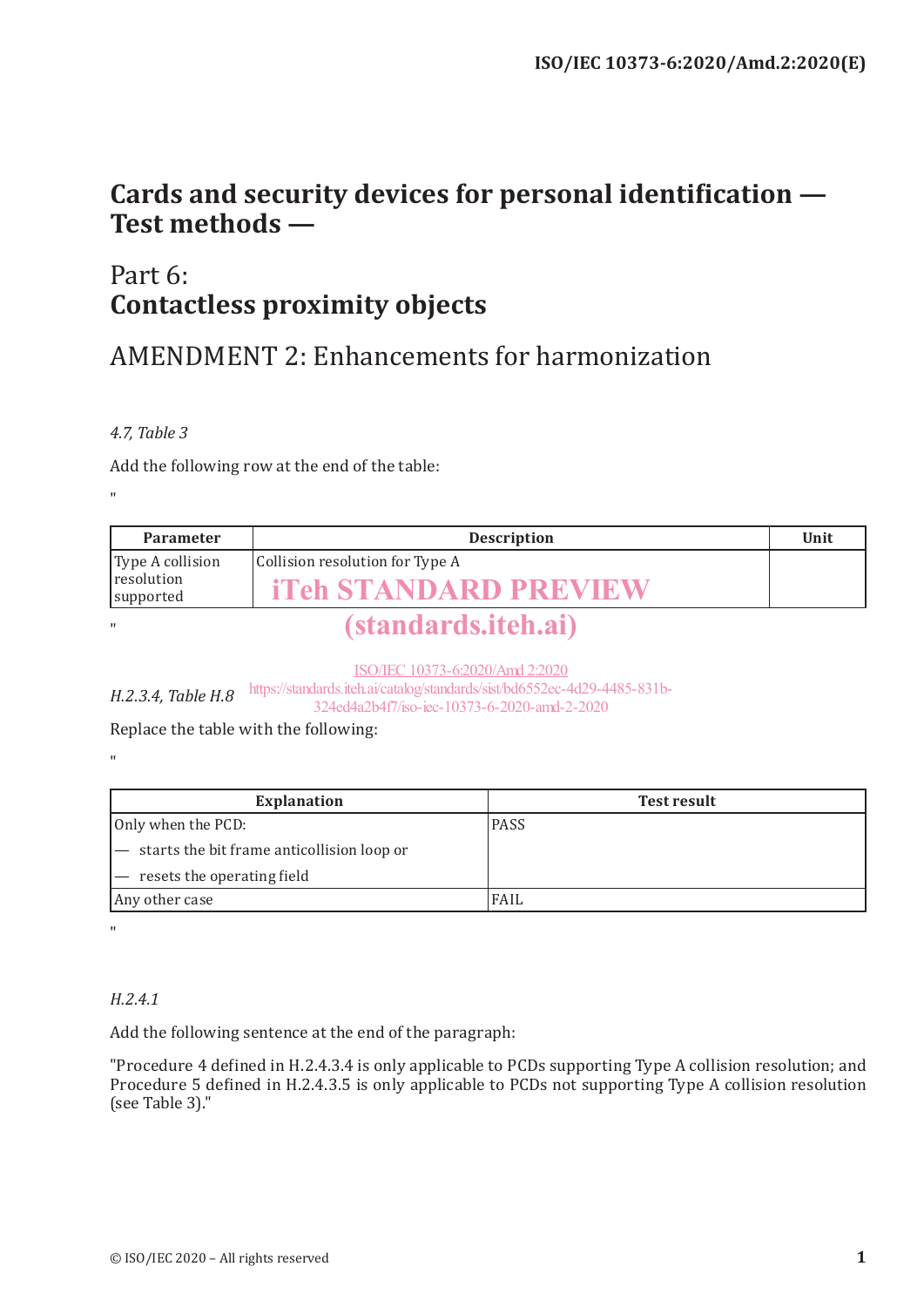#### **ISO/IEC 10373-6:2020/Amd.2:2020(E)**

#### *H.2.4.3.5*

Add the following paragraph at the beginning of the subclause:

"This procedure is only applicable to PCDs supporting Type A collision resolution (see Table 3)."

#### *H.2.4.3.6*

Add the following new subclause after H.2.4.3.5:

*"*

#### **H.2.4.3.6 Procedure 5 (Detection of full bitwise anticollision loop for PICC)**

This procedure is only applicable to PCDs not supporting Type A collision resolution (see Table 3).

Use the following sequence:

- a) The UT performs the activation procedure according to H.1.8.1.
- b) The LT waits until the PCD sends a valid REQA/WUPA command frame
- c) The LT answers with ATQA indicating bit frame anticollision and UID size: single (bits b8 and b7 equal (00)b).
- d) The PCD shall send ANTICOLLISION command: '93 20! PREVIEW
- e) The LT answers by a stream of 40 bits by emulating a collision on every bit, including parity bits.
- f) The PCD shall reset the operating field.
- ISO/IEC 10373-6:2020/Amd 2:2020

Table H.13 gives part of the procedure as la scenagio and ards/sist/bd6552ec-4d29-4485-831b-324ed4a2b4f7/iso-iec-10373-6-2020-amd-2-2020

#### **Table H.13 — Scenario H.5: Detection of full bitwise anticollision loop for PICC (Procedure 5)**

| <b>Test</b>   | <b>PCD</b>                         |               | LT                           |
|---------------|------------------------------------|---------------|------------------------------|
| REQA/WUPA     | REQA/WUPA                          | $\rightarrow$ |                              |
|               |                                    | $\leftarrow$  | ATQA (single size UID)       |
| ANTICOLLISION | ANTICOLLISION command<br>('93 20') | $\rightarrow$ |                              |
|               |                                    | $\leftarrow$  | 40 bits full collision frame |
| <b>RESET</b>  | Reset of the operating field       | $\rightarrow$ |                              |

"

#### *H.2.4.4, Table H.13*

Replace the table with the following:

"

| Explanation                                                                         | Test result |
|-------------------------------------------------------------------------------------|-------------|
| Only when the PCD's behavior matches each<br>applicable procedure expected scenario | <b>PASS</b> |
| Any other case                                                                      | FAIL        |

"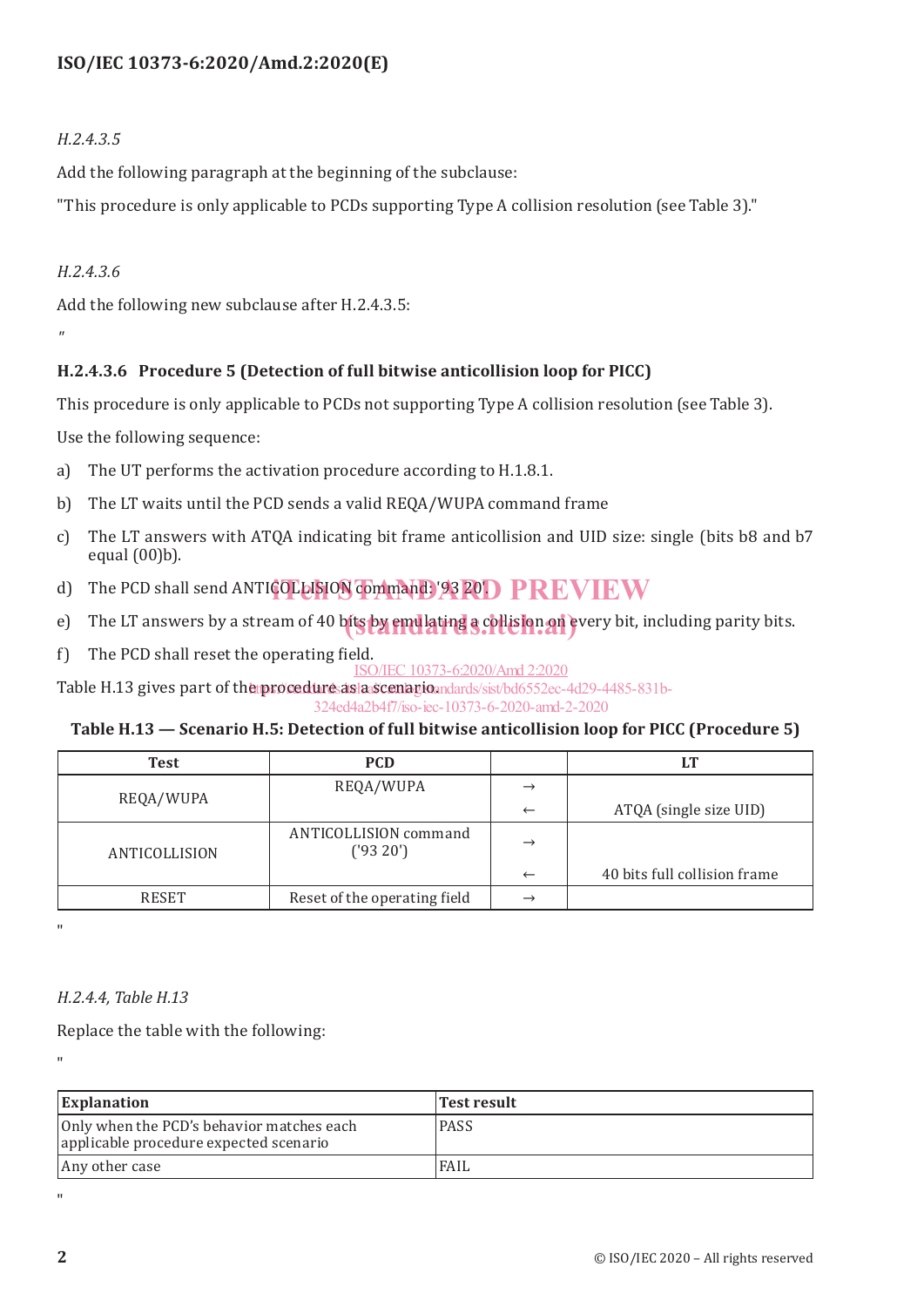*H.2.5.3.2*

Delete the subclause "H.2.5.3.2 Procedure 1" and renumber the subsequent subclauses.

#### *H.2.10.3*

Replace step g) with the following:

"g) The PCD either shall send  $R(NAK)_0$  or shall send an S(DESELECT) request or shall reset the operating field."

#### *H.2.10.3, Table H.24*

Replace the last row with the following:

"

 $\mathbf{a}$ 

| <b>PCD</b>                                        |  |
|---------------------------------------------------|--|
| $R(NAK)_0$ ('BA' CID CRC or 'B2' CRC)             |  |
| or                                                |  |
| S(DESELECT)                                       |  |
| <sub>or</sub> iTeh STANDARD PREVIEW               |  |
| reset of the operating field standards, itch, ai) |  |

ISO/IEC 10373-6:2020/Amd 2:2020 https://standards.iteh.ai/catalog/standards/sist/bd6552ec-4d29-4485-831b-324ed4a2b4f7/iso-iec-10373-6-2020-amd-2-2020

#### *H.3.3.3.2*

Replace step l) with the following:

"l) The PCD either shall send an S(DESELECT) request without NAD and CID or shall reset the operating field."

*H.3.3.3.2, Table 28*

Replace the last row with the following:

"

| <b>PCD</b>                              |               |      |
|-----------------------------------------|---------------|------|
| Optional $R(NAK)_0$ without NAD and CID | $\rightarrow$ |      |
|                                         | $\leftarrow$  | Mute |
| S(DESELECT) request without NAD and CID |               |      |
| or                                      | $\rightarrow$ |      |
| reset of the operating field            |               |      |

"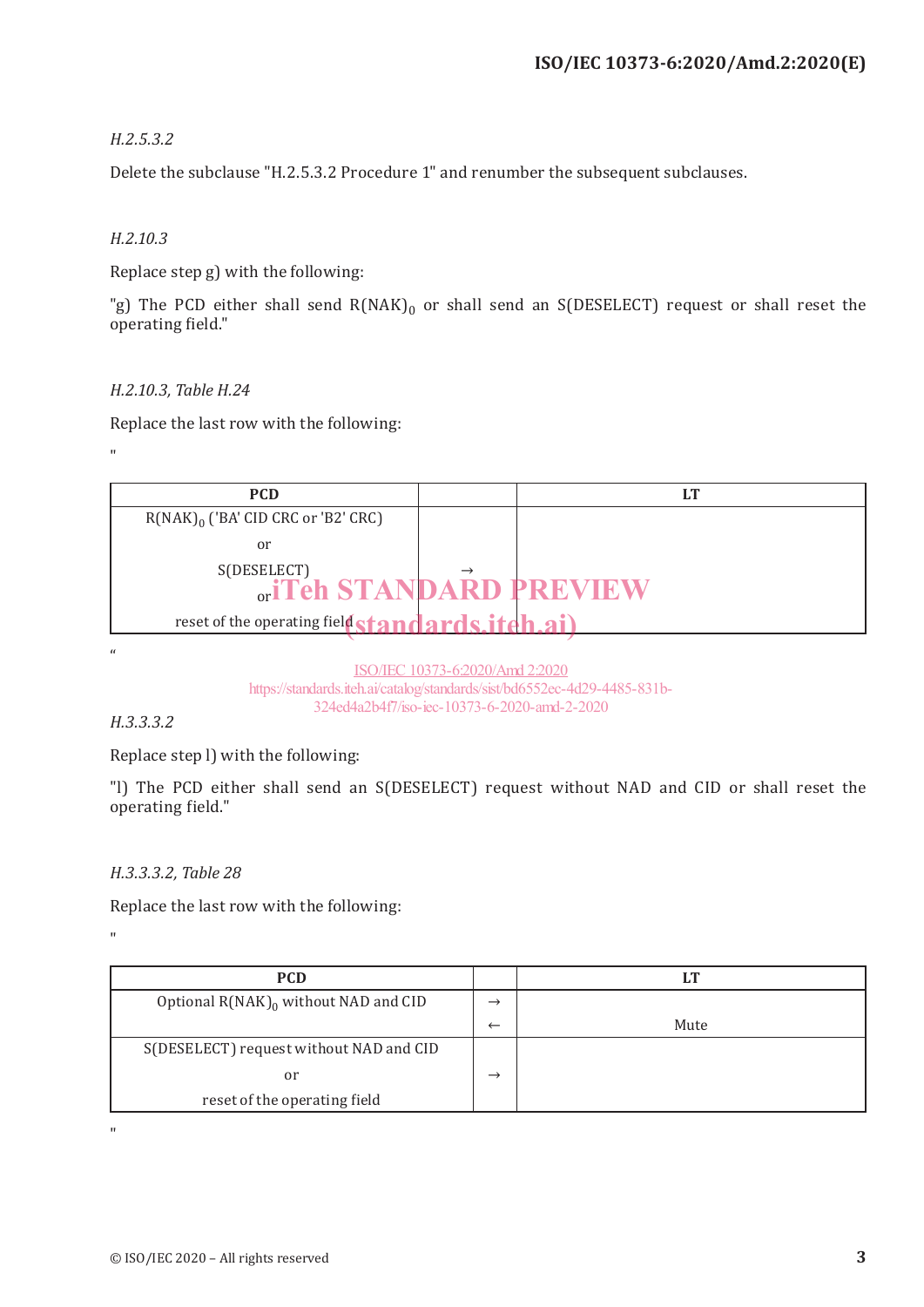#### **ISO/IEC 10373-6:2020/Amd.2:2020(E)**

#### *H.3.3.3.3*

Replace step k) at the end with the following:

"k) The PCD either shall send an S(DESELECT) request with CID value equals to '0X' and without NAD or shall reset the operating field."

#### *H.3.3.3.3, Table H.29*

Replace the last row with the following:

"

| <b>PCD</b>                                                              |               | LТ   |
|-------------------------------------------------------------------------|---------------|------|
| Optional $R(NAK)_0$ with CID value equals '0X'<br>and without NAD       |               |      |
|                                                                         | $\leftarrow$  | Mute |
| S(DESELECT) request with CID value equals<br>'0X' and without NAD<br>or | $\rightarrow$ |      |
| reset of the operating field                                            |               |      |

## iTeh STANDARD PREVIEW (standards.iteh.ai)

*H.4.4.3.3*

"

ISO/IEC 10373-6:2020/Amd 2:2020

Replace step f) with the following: dards.iteh.ai/catalog/standards/sist/bd6552ec-4d29-4485-831b-

"f) The PCD either shall send a  $R(NAK)_0$  or shall send an S(DESELECT) request or shall reset the operating field." 324ed4a2b4f7/iso-iec-10373-6-2020-amd-2-2020

*H.4.4.3.3, Table H.42*

Replace the last row with the following:

"

| <b>PCD</b>                            |               | LТ |
|---------------------------------------|---------------|----|
| $R(NAK)_0$ ('BA' CID CRC or 'B2' CRC) |               |    |
| <sub>or</sub>                         |               |    |
| S(DESELECT)                           | $\rightarrow$ |    |
| or                                    |               |    |
| reset of the operating field          |               |    |

"